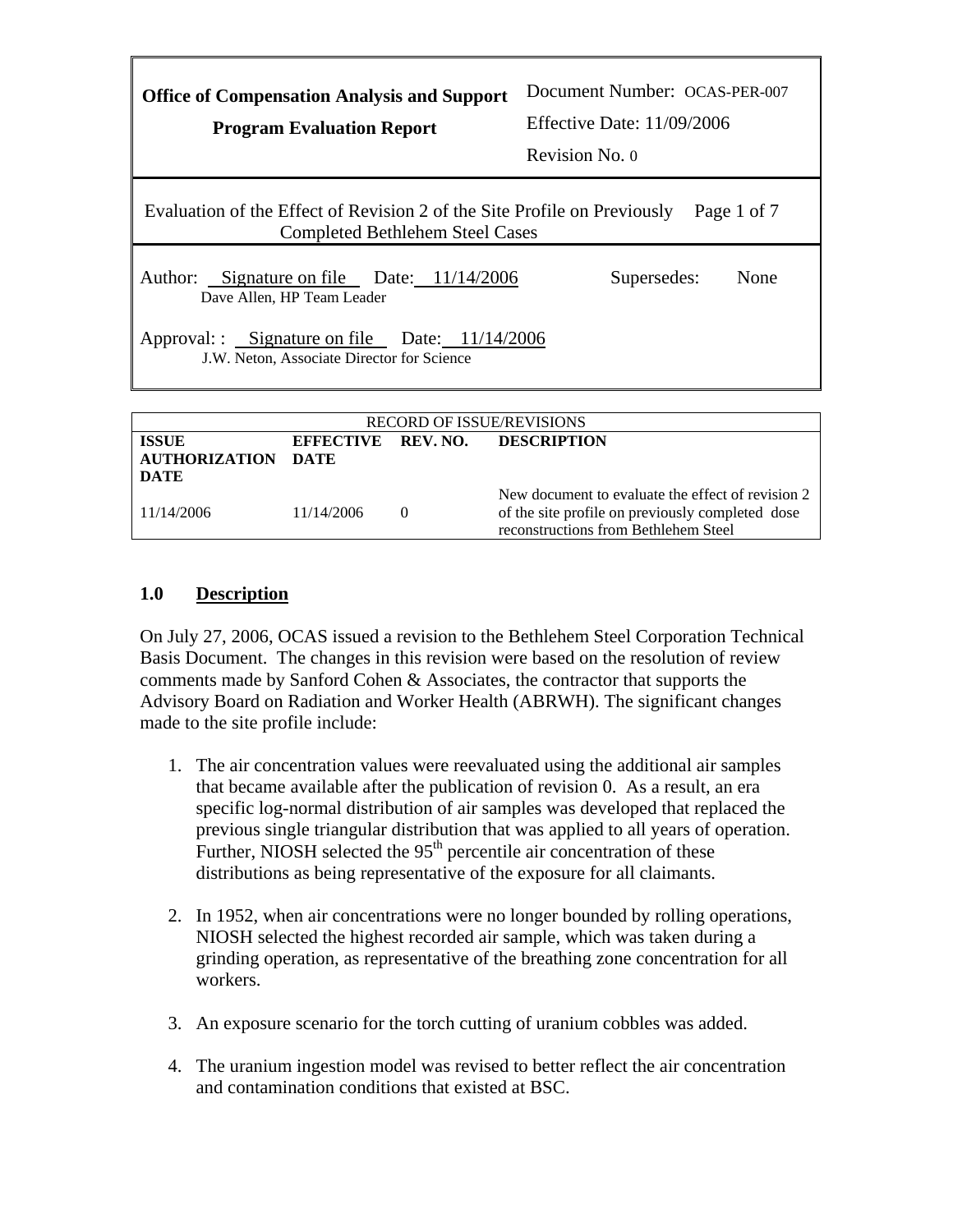| <b>Office of Compensation Analysis and Support</b><br><b>Program Evaluation Report</b> |  | Document Number: OCAS-PER-007 |  |
|----------------------------------------------------------------------------------------|--|-------------------------------|--|
|                                                                                        |  |                               |  |

- 5. The resuspension model was revised to increase the plausible bounding value for exposure from this pathway,
- 6. The external exposure model was revised to allow for exposure to contaminated clothing for up to two weeks between washings. This increased the shallow dose to the skin to1.8 rem per year from potential uranium contamination on clothing.

The purpose of this PER is to evaluate the magnitude of the effect these changes made on the probability of causation for previously reconstructed cases. That is, all cases reconstructed using the previous version of the site technical basis document were evaluated to determine if the magnitude of the change in dose is sufficient to move the probability of causation (PC) to greater than or equal to 50% at the 99% credibility interval. For completeness, NIOSH also evaluated if any cases that were previously found to be greater than 50% would now be less than 50 % when the new models were applied.

As of the approval date for this PER, a total of 579 dose reconstructions for Bethlehem Steel have been completed and forwarded to the Department of Labor for adjudication. The distribution of the probabilities of causation for these cases is provided in Attachment 1. As described below, the approach taken in this evaluation did not rework the dose reconstruction for each of the 579 cases. Rather, a methodology was employed that identified the cases which were potentially affected by the changes in the TBD. For these cases, a full evaluation, including a new IREP analysis, was completed.

# **2.0 Issue Evaluation**

## *Comparison of different revisions*

The previous version of the Bethlehem Steel Technical Basis Document (TBD) estimated annual internal exposure to uranium by assuming the same inhalation intake for each year of employment during the covered period. In the revised version, the intake assumptions were divided into three distinct periods. Further, the intakes are assigned as a constant value, rather than the triangular distribution that was used in the previous revision. When the new constant values are compared to the median value of the triangular distribution, the assumed intakes are higher for the first two years of covered period and lower for the last two year. Also, the inhalation intake was divided into two types of workers, cobble cutters and all others. The intakes assigned to cobble cutters are higher than all others for the last two years of operation (1951 and 1952), but lower for the first two years. If someone was exposed the entire four years, the non-cobble cutting exposure is bounding. The change to internal dose is the primary change for all organs other than those that are surficially exposed to shallow dose (i.e., skin, testes and breast)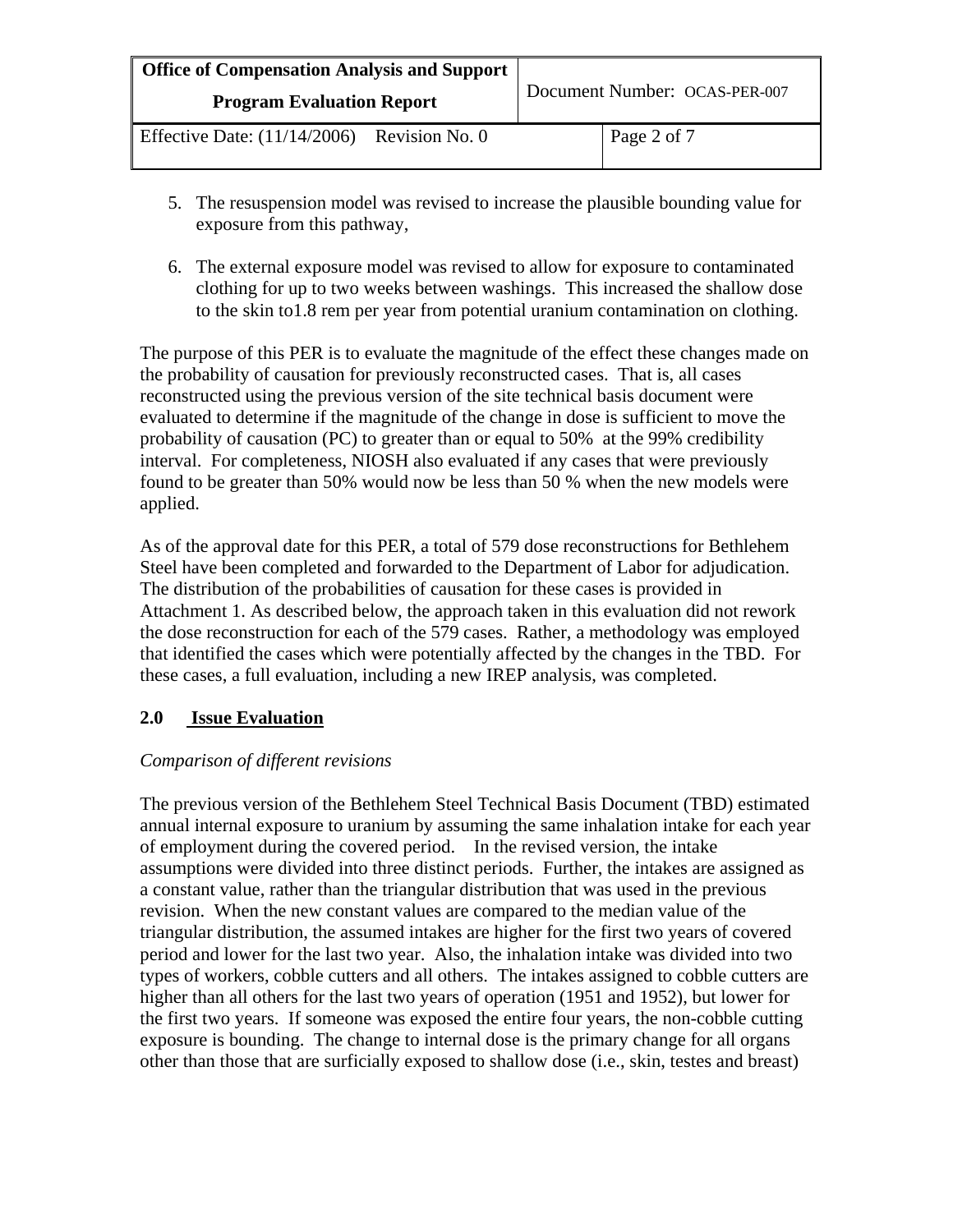| <b>Office of Compensation Analysis and Support</b><br><b>Program Evaluation Report</b> | Document Number: OCAS-PER-007 |
|----------------------------------------------------------------------------------------|-------------------------------|
| Effective Date: $(11/14/2006)$<br>Revision No. 0                                       | Page 3 of 7                   |

The shallow dose assumptions were changed to include external shallow dose from residual contamination as well as from contaminated clothing. These two sources of exposure are modeled as a constant value for each year of covered work. The new values are 1.78 rem/yr from residual contamination and 1.80 rem/yr from contaminated clothing. This is added to the triangular distribution that was previously included. This is the primary change in the estimated dose for the skin, the testes and the breast.

The remaining changes to the TBD produce only small effects compared to these changes. Therefore, assuming that the more substantial changes were responsible for all the dose for a given case will overestimate the change in dose. This estimate of the change in dose has been used to determine a pool of cases in which the Probability of Causation (PC) could change from less than 50% to greater than 50% or visa versa. This pool of claims has been further evaluated by performing a dose estimate using revision 2 of the TBD.

#### *Probability of Causation*

The dose estimate is used to determine the Excess Relative Risk (ERR). The probability of Causation (PC) is determined directly from the ERR. The relationship is:

#### $PC = ERR/(1+ERR)*100\%$

From this equation it can be seen that an ERR of 1 is required to yield a PC of 50%. For a given scenario of time since exposure, age at diagnosis, type of cancer, type of radiation, etc., the ERR varies essentially linearly with the dose. Therefore, it is possible to assess the change in PC on a particular case if the change in dose is known and it is the same for all sources of dose. This, of course, is not exactly the case for the changes made in the TBD. Only one component of the dose (such as internal dose) will change. Therefore, in this evaluation, the changes will be assessed as if the primary source of exposure to an individual organ was the only source of exposure. This will overestimate the magnitude of the change and produce a larger than necessary group of claims to evaluate further. For the purposes of selecting cases for detailed analysis, four categories of cases were evaluated.

## *Category 1*

The first category included cases that reconstructed the dose to organs in which the primary dose is from external shallow radiation. This includes skin cancer, as well as cancers of the breast and testes. In revision 2, the dose from contaminated clothing and from residual contamination was added to the median dose from the shallow dose triangular distribution. This newly added dose, was compared to the median dose from the previous triangular distribution in revision 0 of the TBD. Based on this comparison, it was determined that an original PC of 36.52% would now result in a PC of 50% (if **all** the dose for a claim was due to shallow dose). All claims with a skin, testicular or breast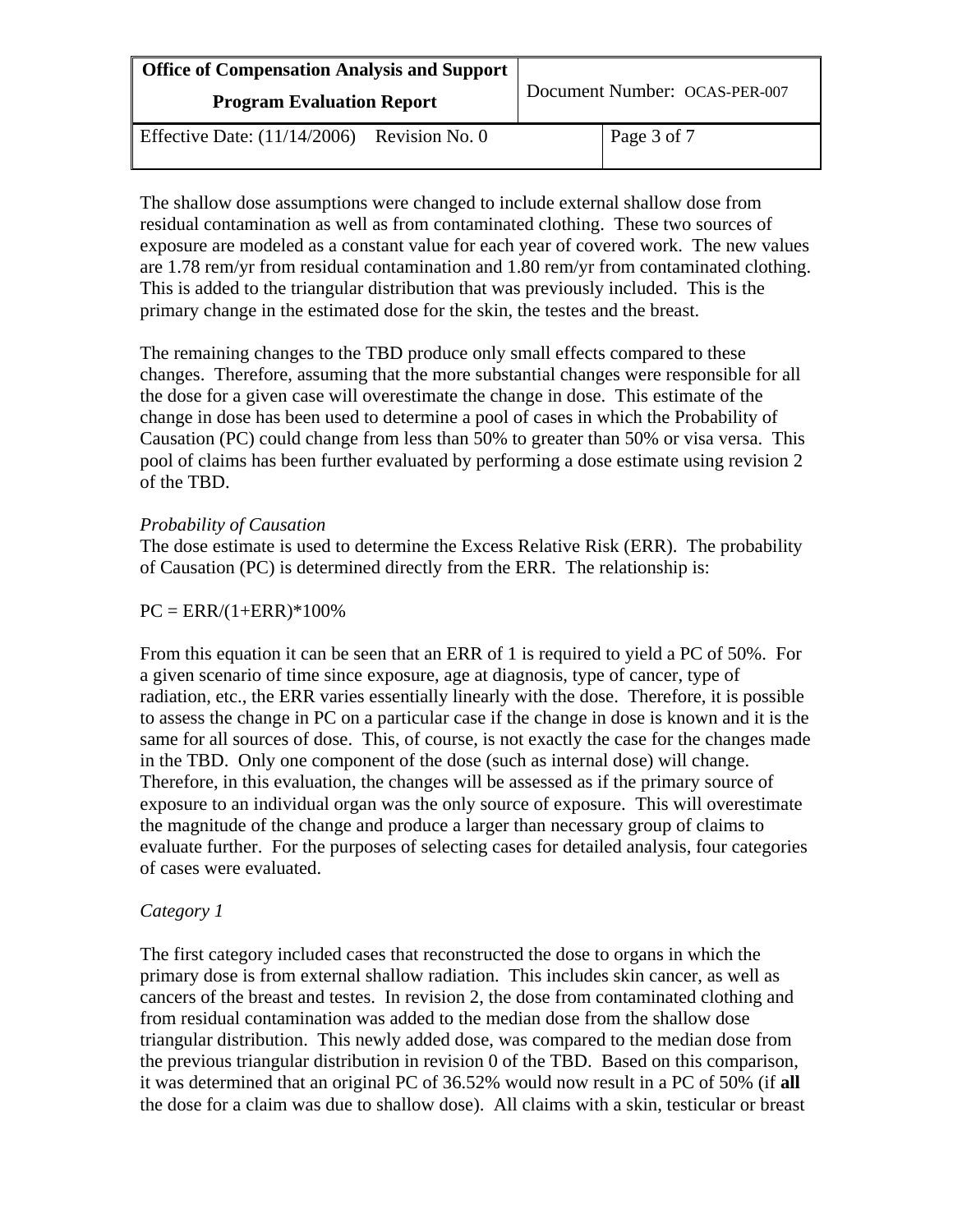| <b>Office of Compensation Analysis and Support</b><br><b>Program Evaluation Report</b> |                | Document Number: OCAS-PER-007 |             |
|----------------------------------------------------------------------------------------|----------------|-------------------------------|-------------|
| Effective Date: $(11/14/2006)$                                                         | Revision No. 0 |                               | Page 4 of 7 |

cancer that were previously determined to be <50% PC were reviewed and the ones with a PC >30% were selected for further evaluation. This resulted in a pool of 3 claims.

### *Category 2*

The second category included cases that worked the entire four year period and had organ doses that were primarily due to internal irradiation. To facilitate this comparison, the median internal dose was calculated for someone working during the entire covered period using the exposure scenarios described in revisions 0 and 2. Under revision 2, the non-cobble cutter intake was found to result in the largest overall increase in dose. The difference in annual organ doses for non-cobble cutters was found to be largest for the first two years then dropped significantly. This is due to the fact that the intakes in revision 2 are higher than revision 0 only for the first two years. It was decided to use the total dose for the first four years as a tool to select cases for further evaluation. This should give a conservatively high difference in doses without being so high that all cases are re-evaluated. Because the doses drop during the second two years, this was not a sufficient selection criterion for people with employment for only part of the covered period. These people were assessed with the additional criteria identified under category 3 below. Using the comparison of the four year total median dose for the most affected organ (the liver), it was determined that a PC as low as 41.49% could now result in a PC of 50%. Based on this selection criterion, all cases between 40% and 50% were selected for further evaluation. This resulted in 8 cases to be further evaluated.

#### *Category 3*

The third category evaluated claims in which employment ended prior to the end of the covered period. Since the newest revision results in intakes that are higher in the early period and lower in the later periods, it is possible that the second criteria above would underestimate the change to a person who worked primarily in the early period. The largest change to intakes would occur if the person worked entirely in the first two year of the covered period. In that case, a PC as low as 37.58% could now result in a PC of 50%. All cases with employment ending prior to the end of the four year covered period were reviewed for this criterion. Only one of these cases had an original PC greater than 30% and that case was a skin cancer already selected as part of the first selection category. Therefore, this category added no new cases for further evolution.

## *Category 4*

The fourth category results from the fact that revision 2 results in a lower intakes in the last two years than the first two revisions. Therefore, it is possible for someone with a PC originally  $>50\%$  to now be  $<50\%$ . To assess this, the non-cobble cutting intakes were evaluated against the median intakes from the first revision. The original ERR was computed based on the original PC and the ERR was reduced by a percentage equal to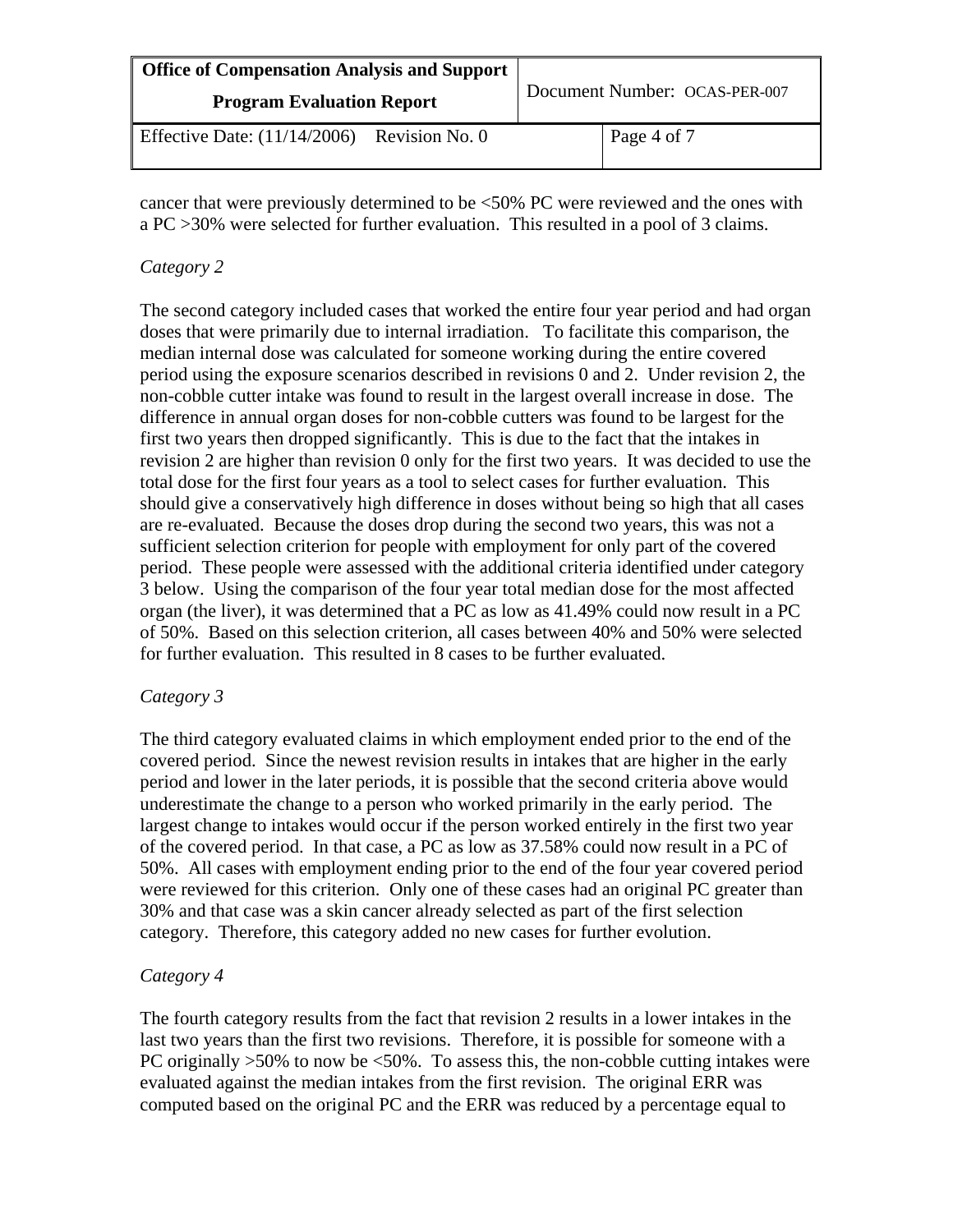| <b>Office of Compensation Analysis and Support</b><br><b>Program Evaluation Report</b> |                | Document Number: OCAS-PER-007 |             |
|----------------------------------------------------------------------------------------|----------------|-------------------------------|-------------|
| Effective Date: $(11/14/2006)$                                                         | Revision No. 0 |                               | Page 5 of 7 |

the reduction in inhalation intakes for the individual case. As with the other criteria, this produced a pool of claims for further evaluation. This criterion resulted in 9 claims to be further evaluated.

## **3.0 Probability of Causation Evaluation**

The 22 cases selected above were re-evaluated by completing a new dose estimate for each of the claims. These dose estimates were performed in accordance with revision 2 of the TBD. The evaluation criteria above were intended to be conservative in order to obtain a pool of claims that could potentially change compensability. Therefore, it should be expected that not all of these claims will actually change compensability once the actual estimate of the dose is completed. The results of the new estimates are provided below. In accordance with OCAS practice, any case with a PC greater than 45% is reported as the average value of 30 IREP iterations using 10,000 trials. Since designating the employee as a cobble cutter could increase the PC if employment was not for the entire four years, cases in which this may have an affect were evaluated as both a cobble cutter and a non-cobble cutter.

|  | Table 1 - New Estimate for cases from First Criteria |
|--|------------------------------------------------------|
|  |                                                      |

| <b>Case</b>             | <b>Original PC</b> | <b>New PC</b> |
|-------------------------|--------------------|---------------|
| OCAS-PER-007-001        | 35.46%             | 48.11%        |
| <b>OCAS-PER-007-002</b> | 34.50% a           | 43.90% a      |
| OCAS-PER-007-003        | 32.56%             | 41.47%        |

a = combination of all cancers

| <u>Tion Louinale for eases home second Cheena</u> |                    |                   |  |
|---------------------------------------------------|--------------------|-------------------|--|
| <b>Case</b>                                       | <b>Original PC</b> | New PC            |  |
| <b>OCAS-PER-007-004</b>                           | 43.54%             | 48.56%            |  |
| <b>OCAS-PER-007-005</b>                           | 44.90%             | 21.65% (38.78% b) |  |
| <b>OCAS-PER-007-006</b>                           | 46.36%             | 48.54%            |  |
| <b>OCAS-PER-007-007</b>                           | $42.06\%$ a        | 44.08% a          |  |
| <b>OCAS-PER-007-008</b>                           | 48.04% a           | 53.04% a          |  |
| <b>OCAS-PER-007-009</b>                           | 47.53%             | 27.42%            |  |
| <b>OCAS-PER-007-010</b>                           | 42.49% a           | 54.57% a          |  |
| <b>OCAS-PER-007-011</b>                           | 43.86%             | 50.08%            |  |

Table 2 - New Estimate for cases from Second Criteria

 $a =$ combination of all cancers

 $b = PC$  if employee is assumed to be a cobble cutter

|  | Table 3 - New Estimate for cases from Fourth Criteria |  |
|--|-------------------------------------------------------|--|
|--|-------------------------------------------------------|--|

| <b>Case</b>              | <b>Original PC</b> | <b>New PC</b> |
|--------------------------|--------------------|---------------|
| $\vert$ OCAS-PER-007-012 | 51.30%             | 48.82%        |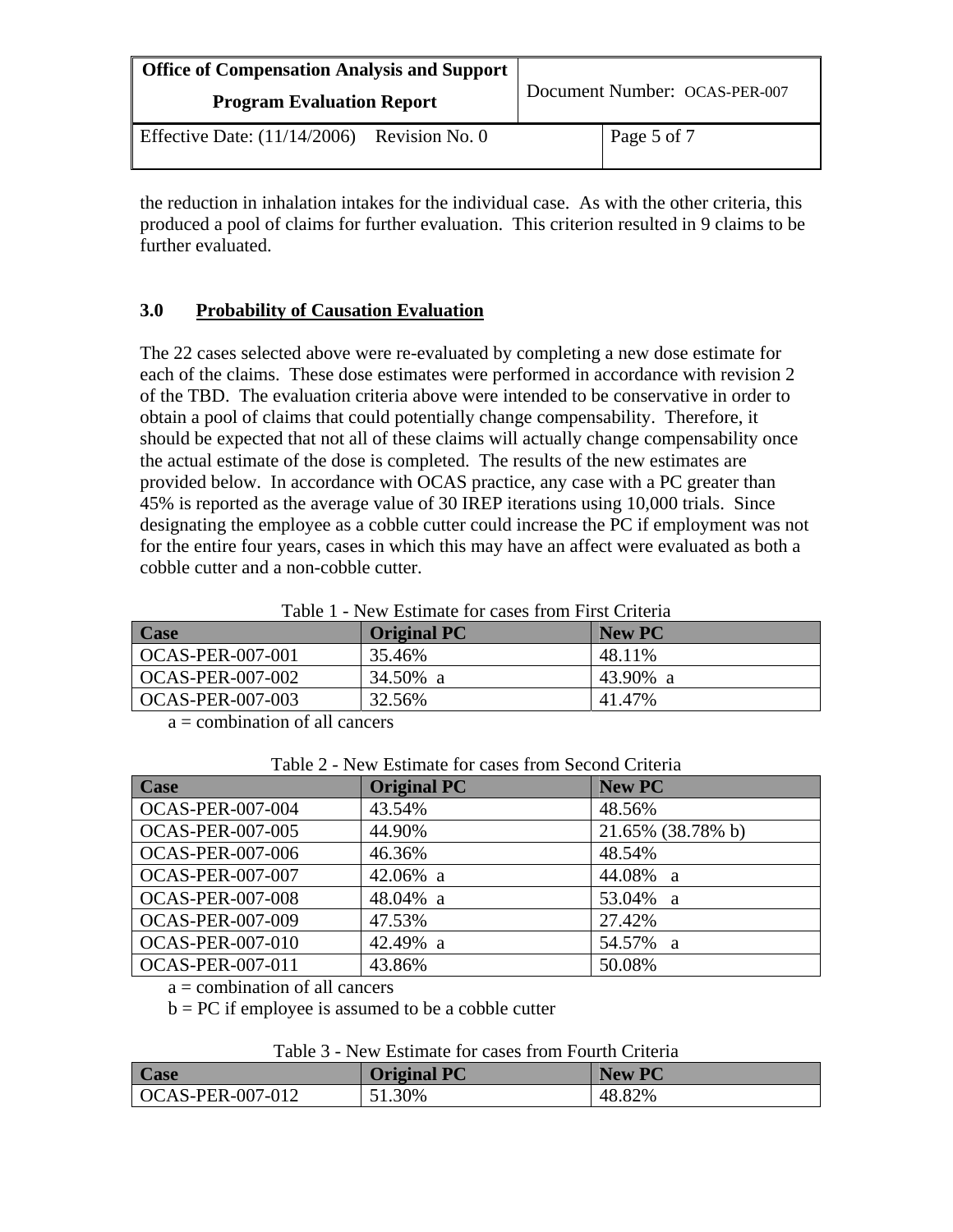| <b>Office of Compensation Analysis and Support</b> |                | Document Number: OCAS-PER-007 |             |
|----------------------------------------------------|----------------|-------------------------------|-------------|
| <b>Program Evaluation Report</b>                   |                |                               |             |
| Effective Date: $(11/14/2006)$                     | Revision No. 0 |                               | Page 6 of 7 |

| <b>OCAS-PER-007-013</b> | 52.34%   | 47.30%            |
|-------------------------|----------|-------------------|
| <b>OCAS-PER-007-014</b> | 61.79%   | 28.27%            |
| <b>OCAS-PER-007-015</b> | 80.05%   | 55.08%            |
| <b>OCAS-PER-007-016</b> | 74.22%   | 38.33% (72.33% b) |
| <b>OCAS-PER-007-017</b> | 64.46%   | 35.97%            |
| <b>OCAS-PER-007-018</b> | 51.74%   | 20.39%            |
| <b>OCAS-PER-007-019</b> | 51.73%   | 20.87% a          |
| <b>OCAS-PER-007-020</b> | 51.50% a | 46.02%<br>- 21    |

a = combination of all cancers

 $b = PC$  if employee is assumed to be a cobble cutter

## **4.0 Conclusions**

As a result of revisions to the Bethlehem Steel TBD, three claims that were previously determined to have a PC of less than 50% would now have a PC greater than 50% (Table 1 and Table 2 above). One of these three cases, however, has new ICD 9 code information that the Department of Labor evaluated upon appeal by the claimant. If the new ICD code designation is adopted by the DOL, this claim would have a revised PC of less than 50%. The specific circumstances surrounding this case will be communicated to the DOL for further evaluation.

Eight cases that previously had a PC greater than 50% would now have a PC less than 50%. However, one of these claims would remain greater than 50% if the employee were determined to be a cobble cutter. The job title of this employee is listed as "unknown".

This report along with detailed information on the specific cases and calculations will be provided to the Department of Labor for determination of further action.

# **5.0 References**

- 1. ORAU Team (2003) *Technical Basis Document: Basis for Development of an Exposure Matrix for Bethlehem Steel Corporation*, ORAUT-TKBS-0001 Rev 00.
- 2. ORAU Team (2004) *Technical Basis Document: Basis for Development of an Exposure Matrix for Bethlehem Steel Corporation*, ORAUT-TKBS-0001 Rev 01.
- 3. OCAS (2006) *Technical Basis Document: Basis for Development of an Exposure Matrix for Bethlehem Steel Corporation*, OCAS-TKBS-0003 Rev 00.